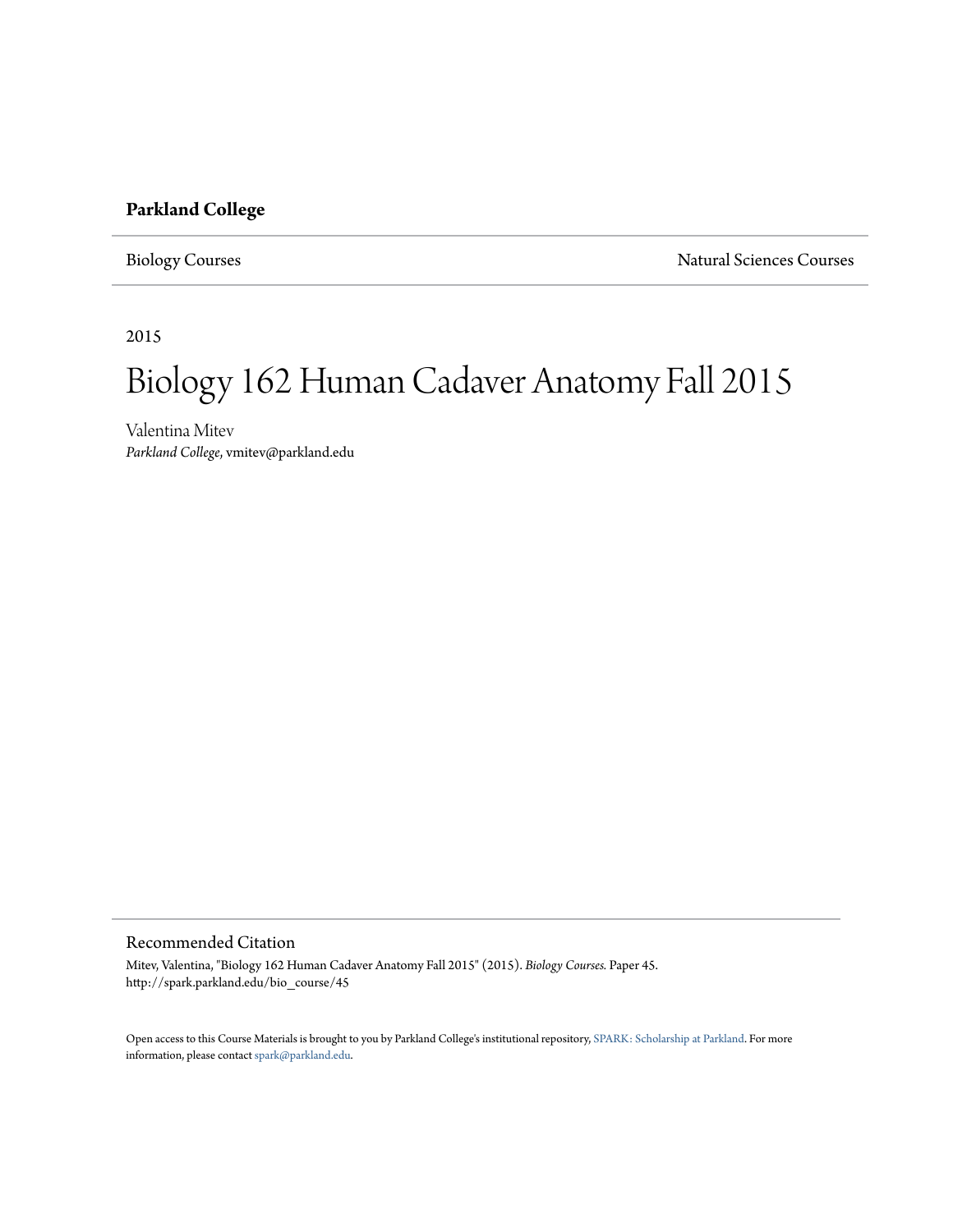PLEASE READ THIS DOCUMENT AND ALSO THE SYLLABUS ADDENDUM DOCUMENT THOROUGHLY AS THESE CONTAIN IMPORTANT COURSE AND COLLEGE POLICY AND SERVICES STATEMENTS. You are expected to be familiar with and adhere to the policies stated in these two documents.

Biology 162 and 163 are courses designed to enhance competence in histology and human cadaver anatomy. The courses are comprised of the anatomy portions of BIO 121 and 122. BIO 162 includes histology as well as skeletal, muscular, and nervous systems. BIO 163 covers the anatomy of sense organs, endocrine, cardiovascular, respiratory, digestive, urinary, and reproductive systems.

#### SPECIAL NOTE: If you are or become pregnant, you should consult with your Physician as to the advisability of taking either BIO 162 or 163.

# TEXTS and RESOURCES:

Bio 162 Lab Packet – available in X-102 during the first week of labs

RECOMMENDED RESOURCES (all bundled with new textbook)

- Modules and Labs for Anatomy & Physiology I: BIO 121
- Visual A&P, Martini, Ober, and Nath; Pearson © 2015 (used for both BIO 121 &122)
- Mastering A&P (access code bundled with textbook)
- Martini's Atlas of the Human Body, Martini; Pearson© 2009
- Practice Anatomy Lab CD, Pearson
- Interactive Physiology 10-System Suite CD, Pearson
- Get Ready for A&P (Bio 121), Garrett; Pearson, © 2013

*(If you already own an anatomy text, you probably will not need to buy another. Please check with your instructor)*

| <b>INSTRUCTOR INFORMATION</b>                  | <b>ROOM NUMBERS</b>                          |
|------------------------------------------------|----------------------------------------------|
|                                                | Anatomy/Physiology Lab: X-102                |
|                                                | Cadaver Labs: L248, L253                     |
| Office hours: <u>_________________________</u> | <b>Natural Sciences Testing Center: L161</b> |
|                                                | Natural Sciences Dept.: L120                 |
|                                                | Administrative Assistant: 217-351-2285       |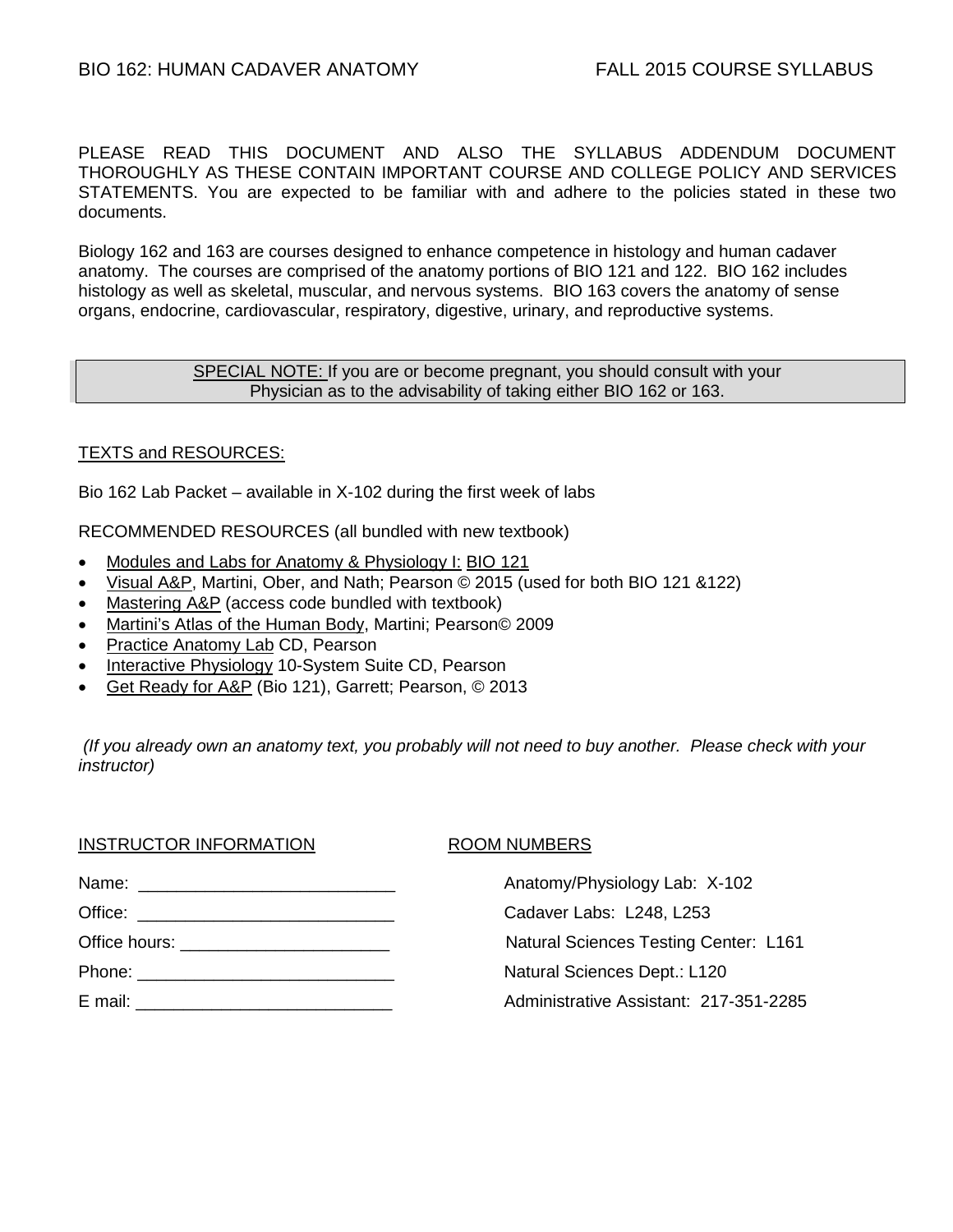### BIO 162: HUMAN CADAVER ANATOMY COURSE SYLLABUS

#### DISABILITY STATEMENT

If you believe you have a disability for which you may need an academic accommodation (e.g. an alternate testing environment, use of assistive technology or other classroom assistance), please contact Cathy Robinson, Director of Disability Services, Room U264, 217-353-2082, crobinson@parkland.edu. No accommodations can be offered if you are not registered each semester with the Office of Disability Services.

Students with approved accommodations through the Office of Disability Services are expected to meet privately with instructors each semester to discuss accommodations listed on their Disability Services ID card. (e.g. extended time on exams, notes, etc.) That personal introduction officially marks the beginning of your accommodations for the semester. Instructors should be allowed to view your Disability Services ID card and note approved accommodations.

Extended-Time Testing Accommodations are not accessible in the classroom. Students must schedule tests/quizzes by calling Disability Services at 353-2338, or visit them in U264. Extended time on lab practical exams must be scheduled outside of the standard practical exam schedule, and at the convenience of the course instructor.

#### COURSE POLICIES

In accordance with College policy, children may not be brought to the classroom or lab.

#### **SCHEDULING**

- 1. *Labs:* Please speak with your instructor on the first day of class and go over the schedule for Bio 162. Labs meet once a week during the semester according to the schedule that follows. *NOTE: If you are enrolled in an all-inclusive section that includes lab and lecture and meets twice a week (four in the summer), see your instructor for specific instructions and a schedule.*
- **2.** *Practical exams*: Practical exams are not held during regular lab times. Practical exams are scheduled by signing up for a time (in X102) the week prior to the exam. Labs will still meet at the usual time on the weeks that practical exams are given.

*\*\*\*You are responsible for all announcements made in class and should stay in contact with your instructor in case there are schedule changes.\*\*\**

#### ELECTRONIC DEVICES

Mobile phones, pagers, and all other electronic devices must be TURNED OFF and PUT AWAY when in the classroom or lab unless your instructor tells you otherwise. Mobile phones must be turned off and put out of reach when you are in the cadaver labs. Anyone in physical possession of a mobile phone in cadaver lab will be written up for Student Misconduct and subject to disciplinary action (see specific policies about the cadaver lab).

#### ATTENDANCE AND ABSENCES

You are expected to attend all class sessions. To succeed in BIO 162, regular on-time attendance is extremely important.In case of illness or other emergency, you should call your instructor or the Department Administrative Assistant, in advance if possible, and report your absence. Your instructor will decide whether to excuse it.

#### DROPS AND WITHDRAWLS

Around the tenth day of a full semester class (or its equivalent for a class of shorter duration), faculty are required to assess your attendance. If you have not attended up to that point, you will be withdrawn with no refund of tuition and fees and a grade of W will be recorded on your academic transcript. After this census date, you should not plan on an instructor withdrawal if you want to withdraw from the course.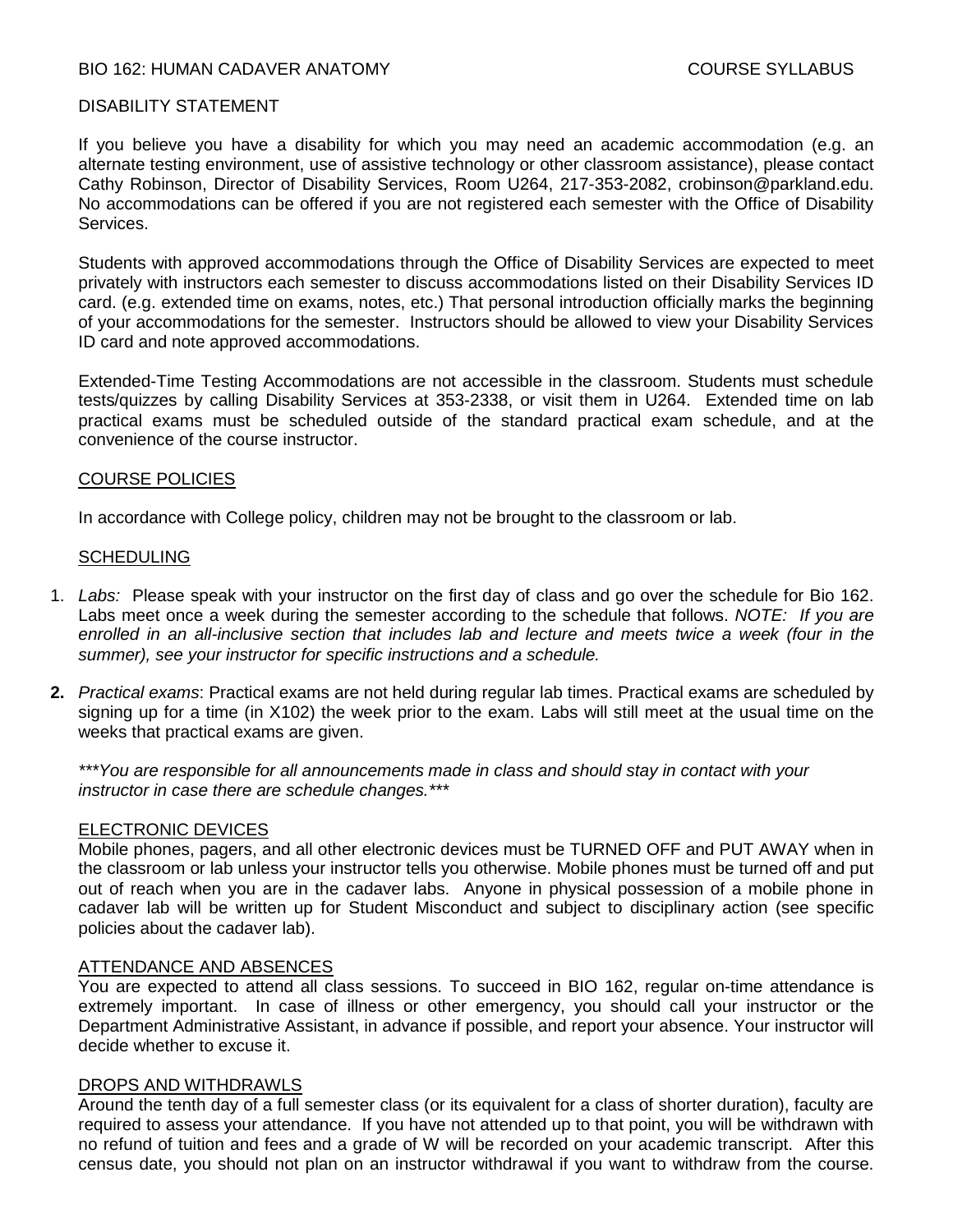# BIO 162: HUMAN CADAVER ANATOMY COURSE SYLLABUS

You are ultimately responsible for your own withdrawal by the withdrawal deadline. Non-attendance after the census date will result in an F if you don't withdraw yourself. ACADEMIC HONESTY AND INTEGRITY

*Cheating:* Talking to another student about test questions of any type before all students have completed the test is not permitted and is regarded as a form of cheating. Disciplinary action will likely result for all individuals involved. Please refer to the Academic Honesty Policy in the "Student Policy and Procedures" Manual [\(http://www2.parkland.edu/studentpolicy/honesty.html\)](http://www2.parkland.edu/studentpolicy/honesty.html). Incidents of cheating will result in penalties, as outlined in that document, which may include …"a failing grade for that assignment or failure of the course." In addition, as the Policy further states, "The faculty member … will file incident reports with the respective department chair and the Office of the Vice President for Academic Services." If you are not clear on what constitutes cheating, discuss it with your instructor.

# LABS

- Laboratory rules are posted in lab and must be observed at all times.
- Studying in pairs or small groups with other students is encouraged. An instructor will always be present during lab study times to assist.
- Students must be on time for each lab.
- There will be NO make-up labs. If you miss a lab, it is your responsibility to notify your lecture instructor as soon as possible.

# CADAVER LAB

Cadaver labs are located in L248 and L253. Our cadavers are preserved in a solution of phenol, alcohol, and water. Please remember when using the cadaver lab to not wear your best clothes. Natural fibers can pick up the odor of phenol (washing will remove odor). Gloves are provided in lab. If you have an allergy to latex, be sure your instructor knows and we will provide non-latex gloves. The cadavers are used by students from many courses each semester. They are valuable learning tools that few anatomy students have access to. Always treat the cadavers with respect and be very gentle when using them as a study tool. Please read the cadaver care rules posted in the labs and in the Course Information section in Cobra Learning and adhere to them at all times.

Parkland is very fortunate to have a cadaver program and any behavior that may jeopardize the program or show disrespect for the donors and their successors will be taken most seriously. To ensure the professionalism of the program, special policies have been developed for the cadaver labs. These are posted in lab and in the Course Information section of Cobra Learning. **Any breach of these cadaver lab policies will result in you being written up through the Documentation of Student Conduct form, which will be submitted to the Natural Sciences Department Chair and the Dean of Academic Services.** Such an incident may result in serious disciplinary action, which may include dismissal from a college program as well as expulsion from the college.

#### GRADING AND EXAMS

- 1. Bio 162 contains a quiz over the use of a microscope (Lab 3 quiz on microscope parts and a focusing check) and one assignment in Lab 7 that will be graded. All other grades in Bio 162 will be obtained through practical exams.
- 2. Practical Exams are given outside of lab time. Labs will meet at the regular time during the week of practicals. Practical Exam sign-ups will be posted in X-102 on Wednesday prior to the exam. You must sign up for a time to take the practical exam. Please discuss with your instructor the times when you are available and they can sign you up in advance.
- 3. Practical exams will begin *promptly* at the scheduled time. In the practical, you will be allowed a certain amount of time at each station to answer the questions. *If you arrive late, you will not be*